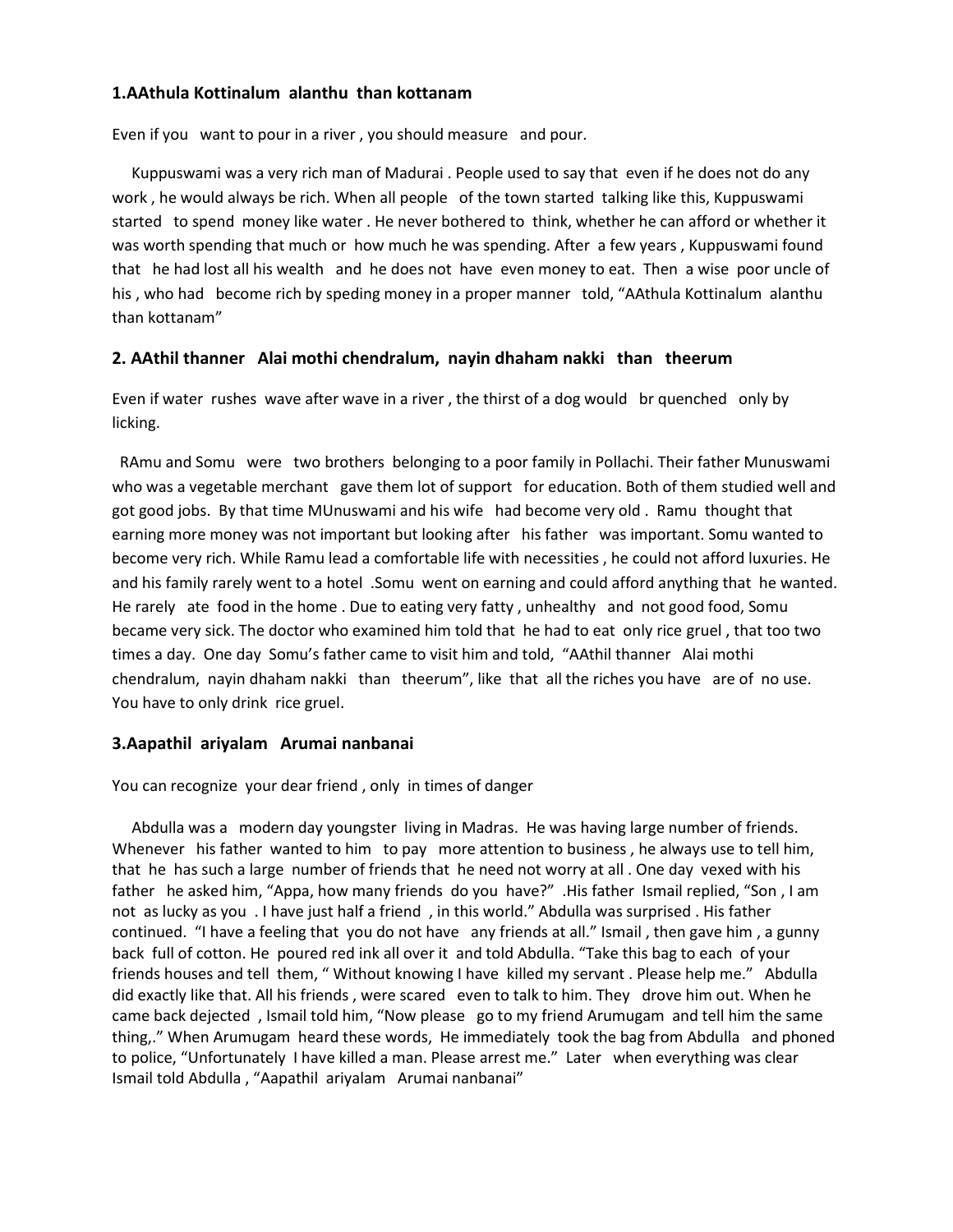## **4.AAchi pichai yedukka , Thambi kumbakonam ponaaram**

When Mother was begging , my brother went to Kumbakonam .

 Robert was a very irresponsible youngster . Though his family was poor , he used to spend all he earned in unnecessary Luxury items. His father and mother tried a lot to correct him but they could not. Then they took him to their pastor who told him, "AAchi pichai yedukka , Thambi kumbakonam ponaaram" .This is exactly what you are doing. When your parents and family are suffering for want of money, you are unnecessarily spending it. Unless you stop it , God would not forgive you. Robert understood the pastor and reformed himself.

# **5,Aada theriyathavanukku Medai konal**

For the one who does not know how to dance , the stage is warped.

 Shivarama Krishnan was always getting very low marks in school. His father Ramaswamy Iyer was very much worried. He tried to make him understand the need to study well . Then Sivarama Krishnan told, "Appa, I am studying well , but my teacher who does not like me always gives me low marks. " Ramaswamy Iyer was surprised and he went and met the teacher . She showed him all the answer sheets of Shivarama Krishnan. It did not take long time to Ramaswamy Iyer to understand that his had answered almost all questions wrongly. He came and told his son "Aada theriyathavanukku Medai konal"

# **6.Adhaayam illamal chetti Kinathile Irangamattar**

Without possibility of income , Chetti will not get down in to the well.

 Ponnumalai was the panchayat president of Vayalur. After his being elected , he was never seen at Vayalur. Even middle class people found it extremely difficult even to meet him, Suddenly one day he came to Vayalur. Went to the hut of poor nanjan. He hugged him and told that he always wanted to come and help him. He also gave some money to Nanjan. After he went Nanjan's neighbor told him that Ponnumalai was contesting as an MLA from Vayalur and that is why this visit. Then Nanjan told, " Adhaayam illamal chetti Kinathile Irangamattar"

## **7.AAdi kathukku Ammiyum Nagarum**

In the wind during July-august , even the grinding stone will move.

 Krishnamachari though rich was a great miser. Even to his son and daughter , he was very strict with money. When the hurts near his house were made in to ashes , he did not bother about it and never helped any of them. So generally people thought he will never be moved by anything. One day his son met with a serious accident. Krishnamachari was spending money like water to save his. One of his friends told about him, "AAdi kathukku Ammiyum Nagarum"

## **8.AAdu maadu illathavar adai mazhikku raja, pillai kuttio illatrhavar panjathukku raja.**

People who do not have cattle are kings of torrential rain, and people who do not have kids are kings of famine.